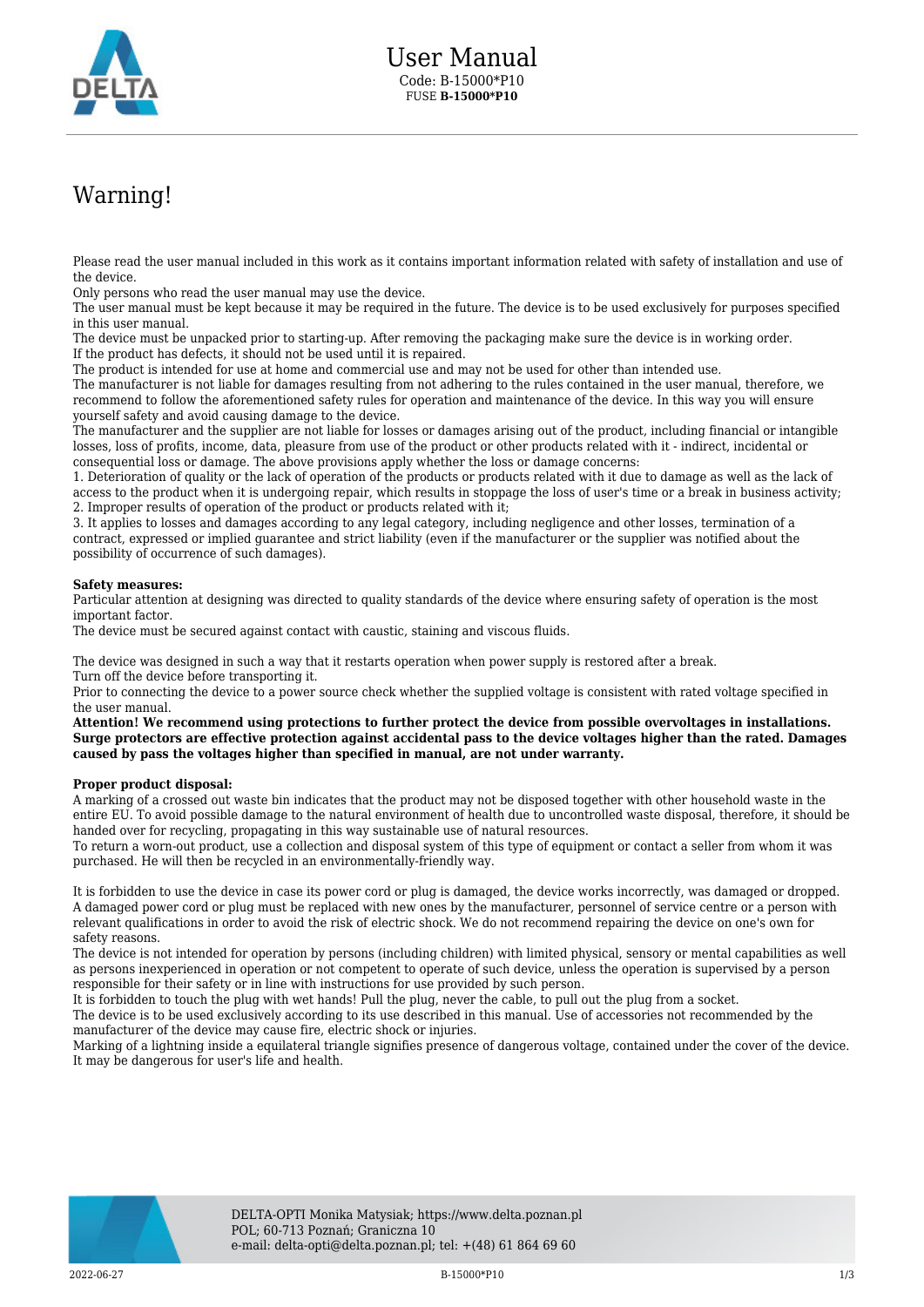



| In package:           | 10 pcs The price for package |
|-----------------------|------------------------------|
| Fuse type:            | 5/20mm delayed fuse          |
| Rated current:        | 15 A                         |
| Maximal voltage:      | 250 V AC                     |
| Maximal voltage drop: | $100 \text{ mV}$             |
| Delay time at 10A:    | 20  300 ms                   |
| Dimensions:           | Ø 5 x 20 mm                  |
| Manufacturer / Brand: | <b>DELTA</b>                 |
| Guarantee:            | 3 years                      |



 $2022-06-27$  2022-06-27 213